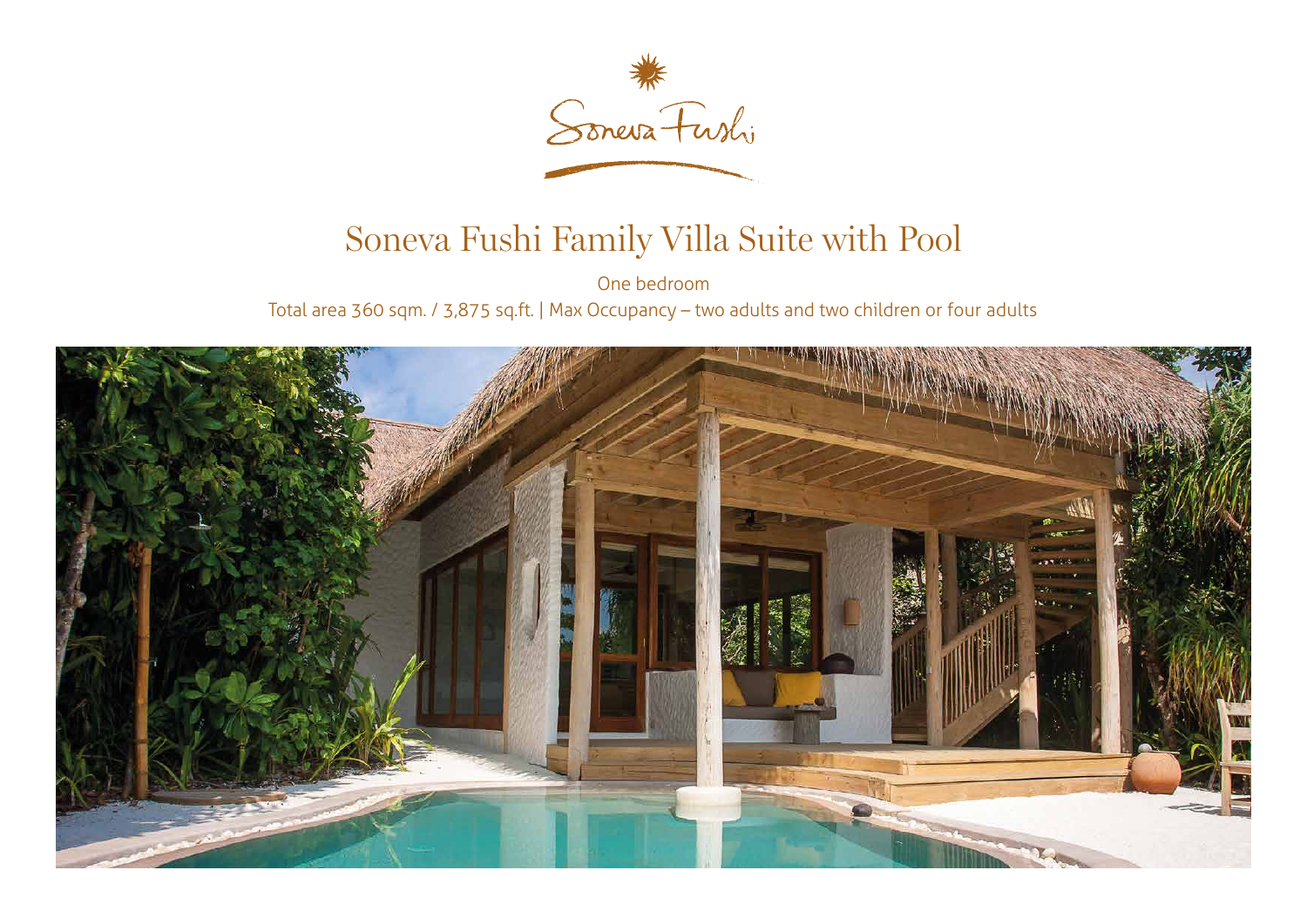

This villa is the perfect getaway for couples or small families with a separate children's room, ideal for a teenager or two young children. Bask under the sparkling night sky from your observation deck. Your villa suite is right on the beach, with its own veranda leading to the warm sands. Sink into the four-poster bed, while the open-plan living room brings the outside indoors with floor-to-ceiling glass windows. Revel in your luxurious open-air garden bathroom.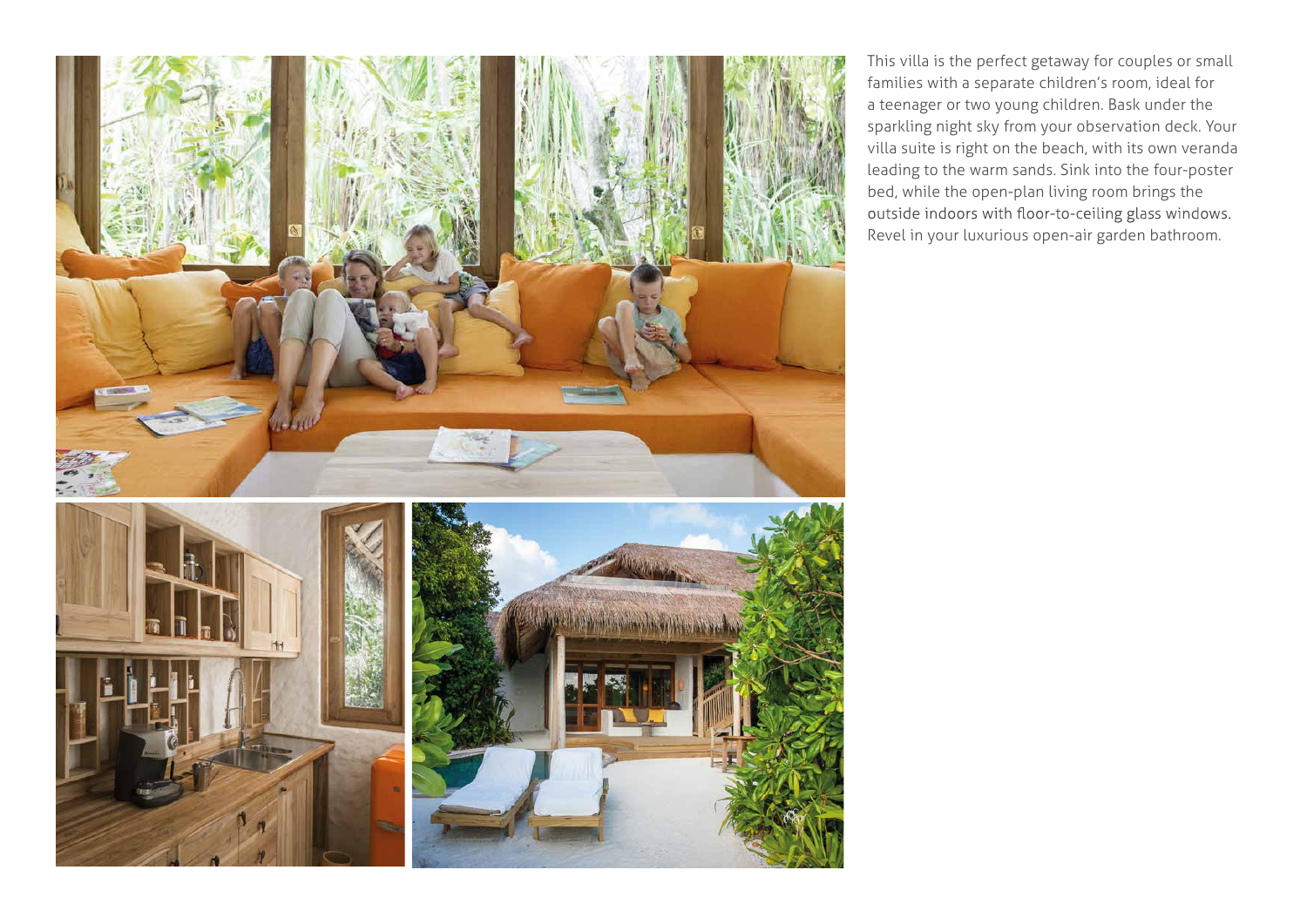





## **All the luxurious details**

- Double-storey villa with veranda entrance
- Spacious open plan master bedroom with king size bed or twin beds
- Separate children's bedroom with bathroom, ideal for a teenager or two young children
- Private pool
- Upstairs observation deck
- Separate dressing room with storage areas
- Additional sitting room with daybed/sofas
- Possibility of separating sitting area from bedroom by sliding glass doors
- Luxurious open-air garden bathroom and water feature with large bathtub
- Private beachfront sitting area with sun loungers
- In-villa wine fridge
- DVD player and Bose Hi-fi system with docking • station for personal iPods
- Bicycles are provided for all villas
- Wi-Fi connection is provided in villa on request
- Barefoot Butler service for all villas
- IDD telephones

For reservations please contact: T: +91 124 4511000 E: reservations@soneva.com soneva.com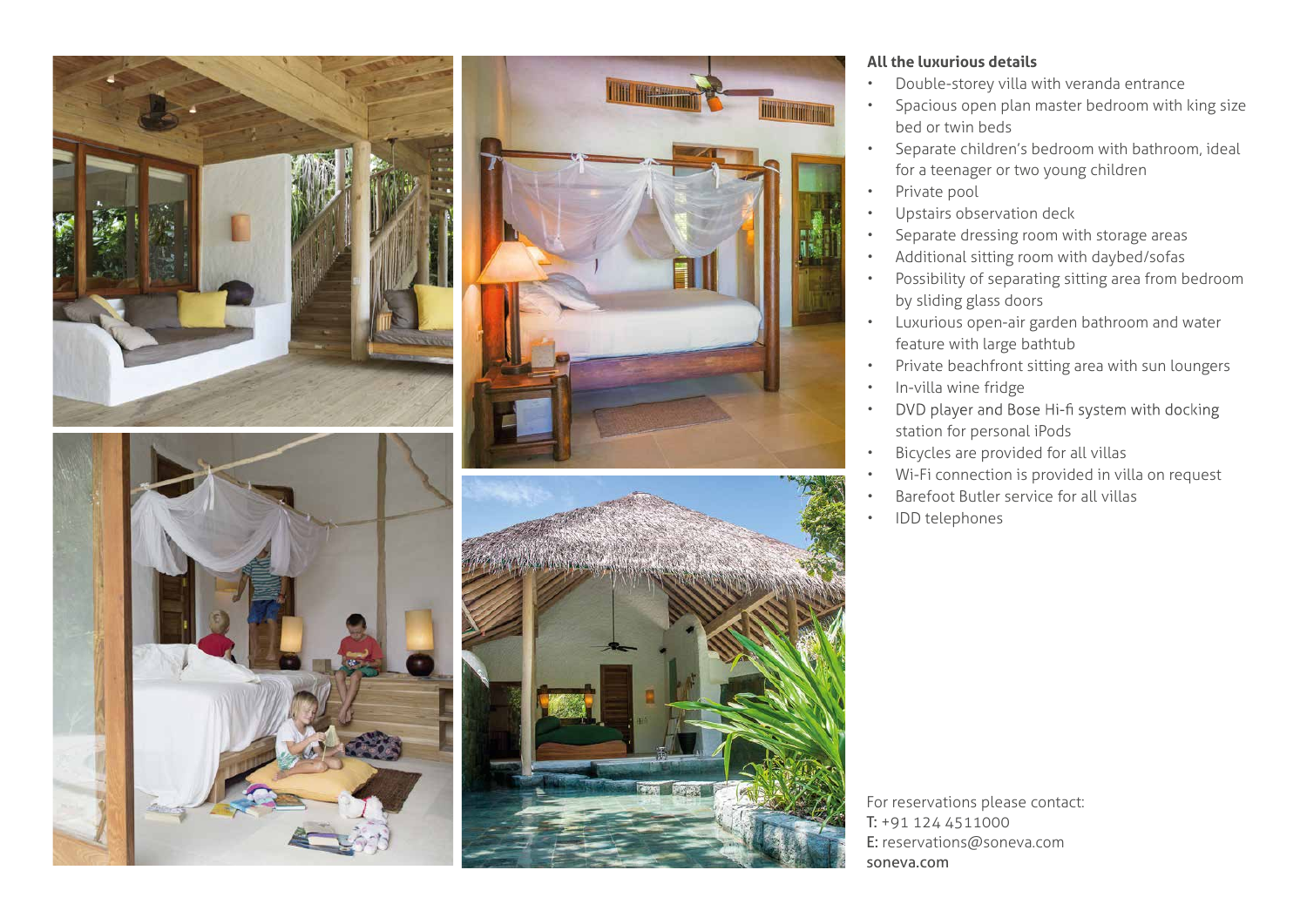

This villa is the perfect getaway for couples or small families with a separate children's room, ideal for a teenager or two young children.

Bask in the beauty of the sparkling night sky from your observation deck. Your villa suite is located on the beach, with its own veranda leading to the warm inviting sand.

Sink into the four-poster bed, while the open-plan living room brings the outside indoors with floor-to-ceiling glass windows. Revel in your luxurious open-air garden bathroom.

- A Entrance
- B Pool
- C Swing
- D Daybed
- E Living Room
- F Master Bedroom
- G Mini Bar
- H Children's Bedroom
- I Dressing Room
- J Bathroom
- K Bath Tub
- L Outdoor Bathroom